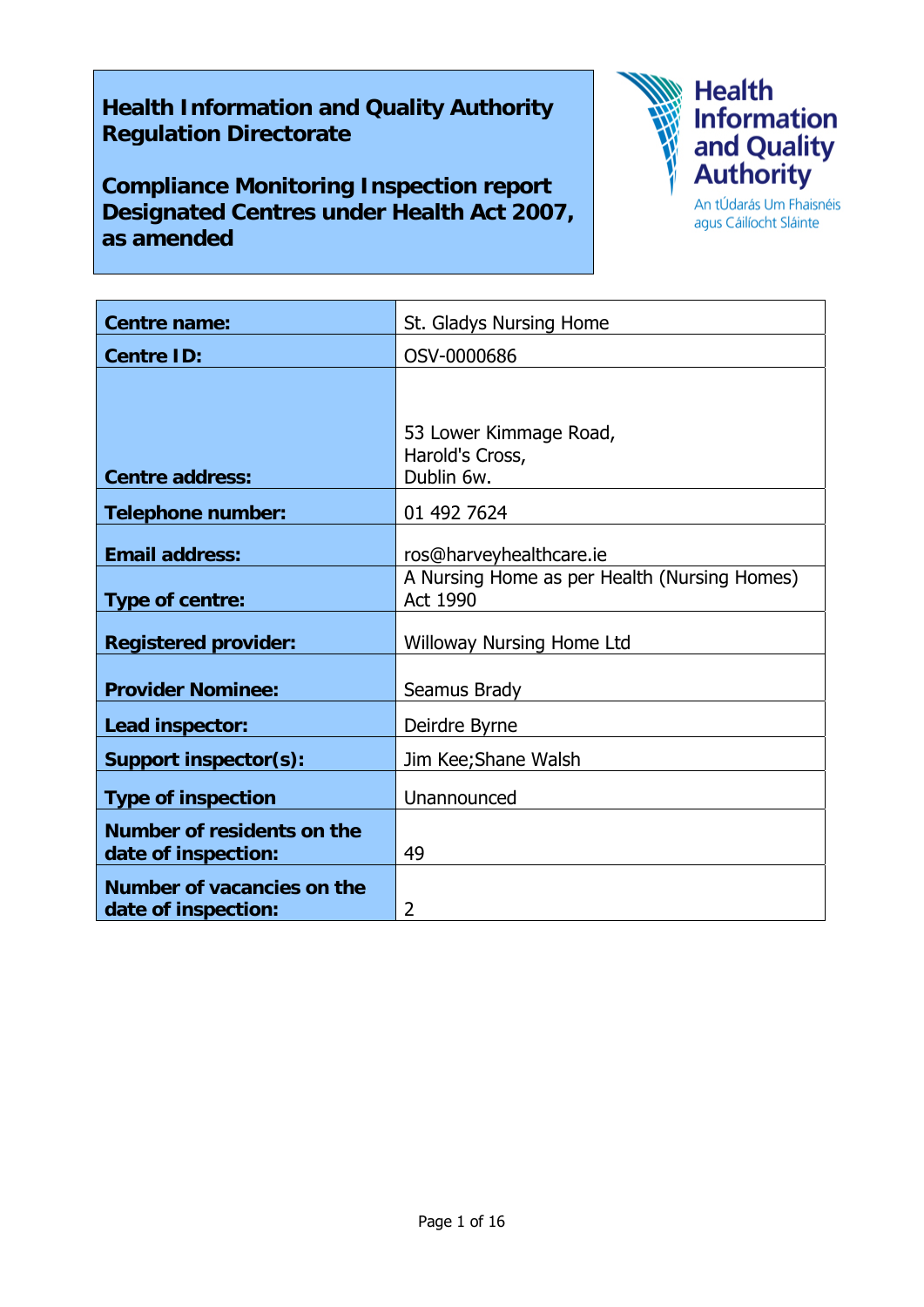# **About monitoring of compliance**

The purpose of regulation in relation to designated centres is to safeguard vulnerable people of any age who are receiving residential care services. Regulation provides assurance to the public that people living in a designated centre are receiving a service that meets the requirements of quality standards which are underpinned by regulations. This process also seeks to ensure that the health, wellbeing and quality of life of people in residential care is promoted and protected. Regulation also has an important role in driving continuous improvement so that residents have better, safer lives.

The Health Information and Quality Authority has, among its functions under law, responsibility to regulate the quality of service provided in designated centres for children, dependent people and people with disabilities.

Regulation has two aspects:

▪ Registration: under Section 46(1) of the Health Act 2007 any person carrying on the business of a designated centre can only do so if the centre is registered under this Act and the person is its registered provider.

• Monitoring of compliance: the purpose of monitoring is to gather evidence on which to make judgments about the ongoing fitness of the registered provider and the provider's compliance with the requirements and conditions of his/her registration.

Monitoring inspections take place to assess continuing compliance with the regulations and standards. They can be announced or unannounced, at any time of day or night, and take place:

- to monitor compliance with regulations and standards
- to carry out thematic inspections in respect of specific outcomes

▪ following a change in circumstances; for example, following a notification to the Health Information and Quality Authority's Regulation Directorate that a provider has appointed a new person in charge

▪ arising from a number of events including information affecting the safety or wellbeing of residents.

The findings of all monitoring inspections are set out under a maximum of 18 outcome statements. The outcomes inspected against are dependent on the purpose of the inspection. In contrast, thematic inspections focus in detail on one or more outcomes. This focused approach facilitates services to continuously improve and achieve improved outcomes for residents of designated centres.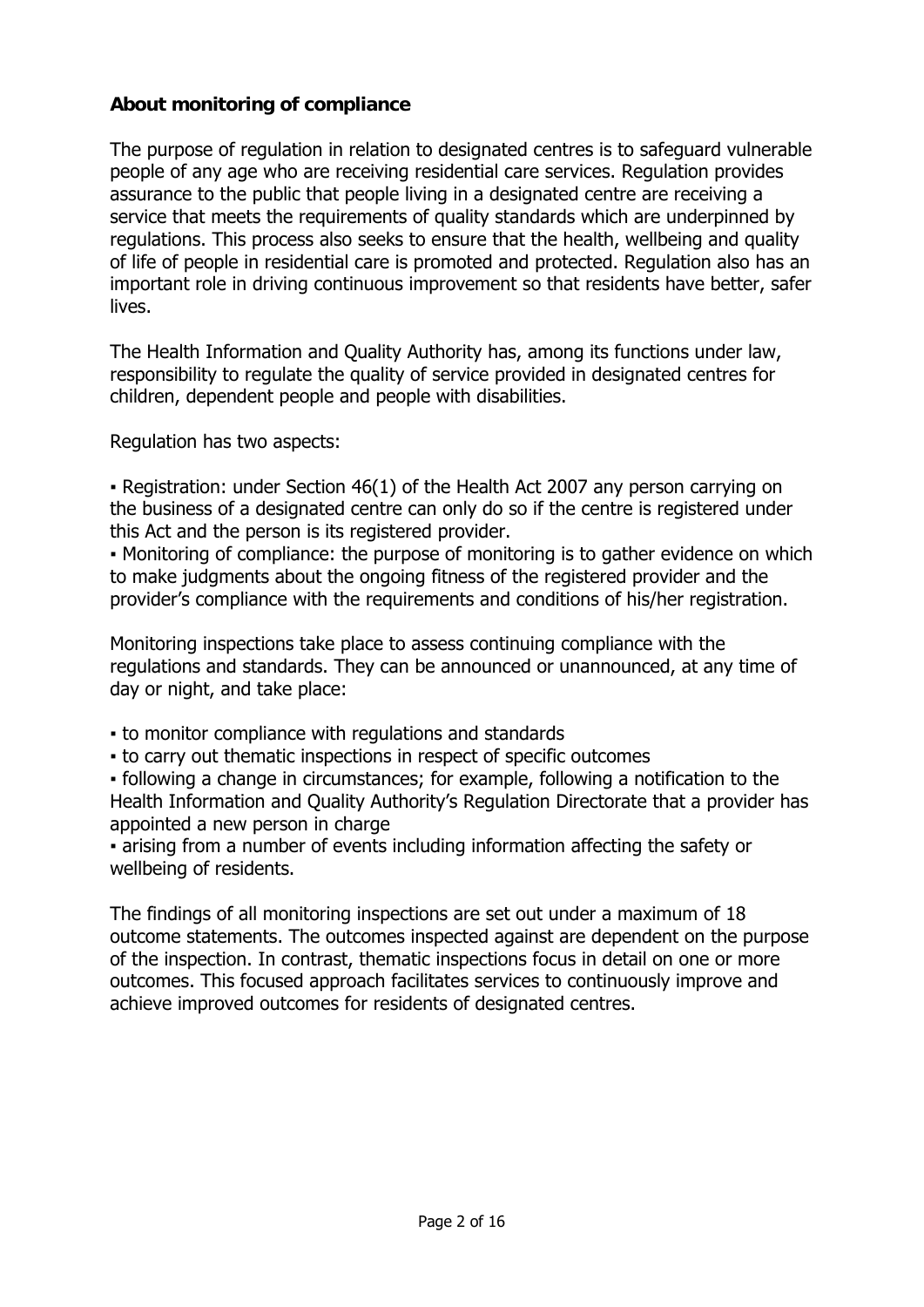**Compliance with the Health Act 2007 (Care and Welfare of Residents in Designated Centres for Older People) Regulations 2013, Health Act 2007 (Registration of Designated Centres for Older People) Regulations 2015 and the National Quality Standards for Residential Care Settings for Older People in Ireland.**

This inspection report sets out the findings of a monitoring inspection, the purpose of which was following receipt of unsolicited information. This monitoring inspection was un-announced and took place over 1 day(s).

# **The inspection took place over the following dates and times**

| From:               | To:                 |
|---------------------|---------------------|
| 13 April 2016 09:30 | 13 April 2016 19:00 |

The table below sets out the outcomes that were inspected against on this inspection.

| <b>Outcome</b>                             | <b>Our Judgment</b>            |
|--------------------------------------------|--------------------------------|
| Outcome 01: Statement of Purpose           | Compliant                      |
| Outcome 05: Documentation to be kept at a  | <b>Substantially Compliant</b> |
| designated centre                          |                                |
| Outcome 07: Safeguarding and Safety        | Non Compliant - Moderate       |
| Outcome 09: Medication Management          | Non Compliant - Moderate       |
| Outcome 11: Health and Social Care Needs   | <b>Substantially Compliant</b> |
| Outcome 13: Complaints procedures          | Compliant                      |
| Outcome 16: Residents' Rights, Dignity and | Non Compliant - Moderate       |
| Consultation                               |                                |
| Outcome 18: Suitable Staffing              | Compliant                      |

### **Summary of findings from this inspection**

Inspectors met with residents, relatives and staff members and observed practices and reviewed documentation such as care plans, medical records, accident logs, policies and procedures and staff files. This inspection also considered unsolicited information brought to the attention of HIQA and information received in the form of notifications forwarded by the provider. The unsolicited information was found to be unsubstantiated. This monitoring inspection was unannounced and took place over one day. There were areas of good practice and some areas of non compliance identified in the inspection.

There were 49 residents accommodated in the centre on the day of inspection. 17 of the residents were assessed as having maximum dependency needs, 12 had high dependency needs, 16 had medium dependency needs and four residents were assessed as having low dependency needs.

There were policies and procedures on the management of responsive behaviours and staff had received training in this area. There were policies on the use of restrictive practices to assess, monitor and review practice. There were adequate systems in place to safeguard residents from the risk of abuse. There were measures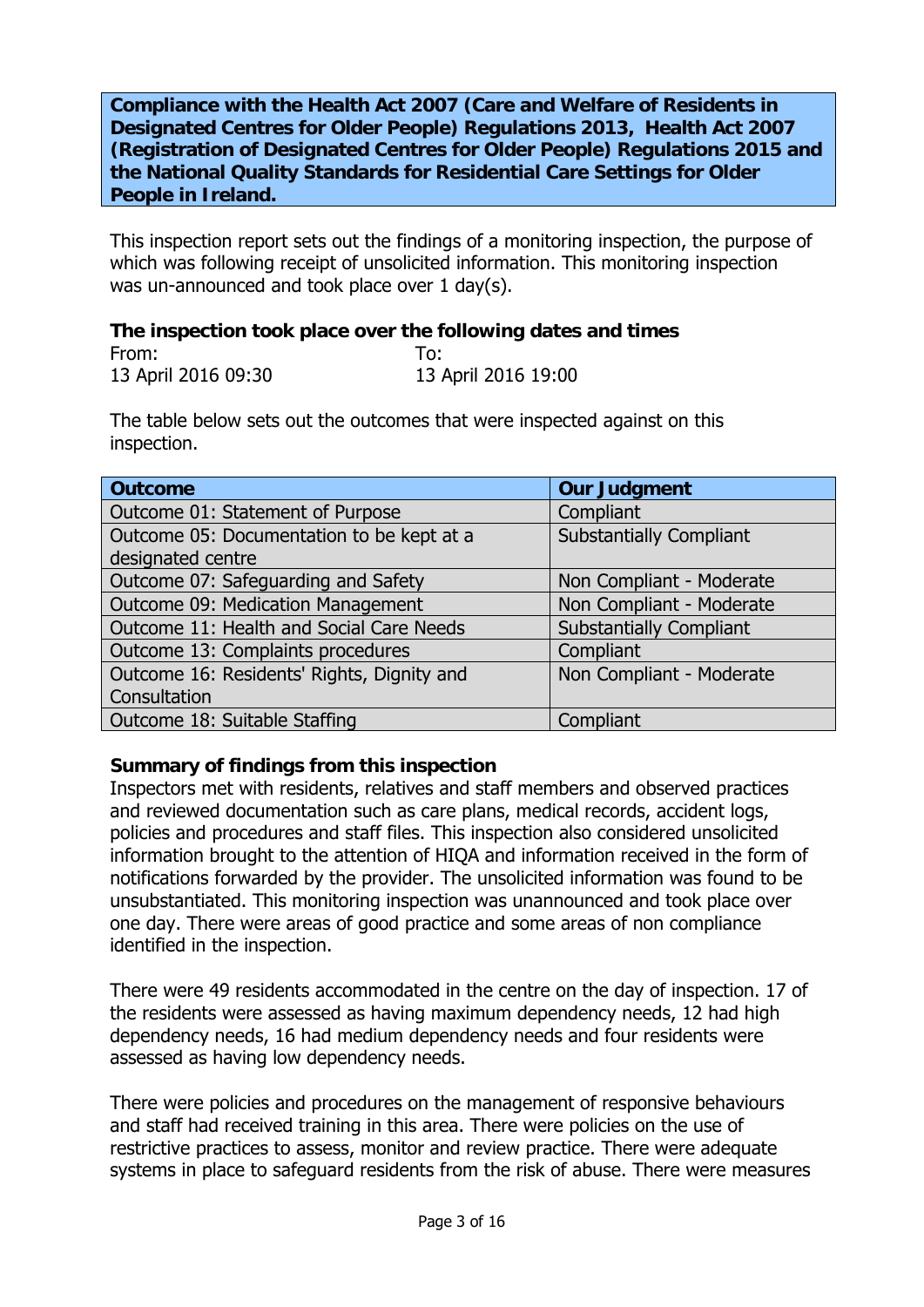in place to document and investigate complaints. Staff were familiar with the residents and interacted with the residents in a respectful and patient manner with them.

Inspectors identified areas where improvements were required to enhance positive outcomes for residents, and these related to:

- the review of residents' responsive behaviours in line with the policy,
- the residents right to exercise choice,
- progress in achieving a restraint free environment,
- aspects of medication management and,
- care planning.

The areas of non compliance and good practice were discussed in with the person in charge, the provider nominee and senior management following the inspection. The action plan at the end of this report identifies where improvements are required to meet the requirements of the Health Act 2007 (Care and Welfare of Residents in Designated Centres for Older People) Regulations 2013 and the National Quality Standards for Residential Care Settings for Older People in Ireland.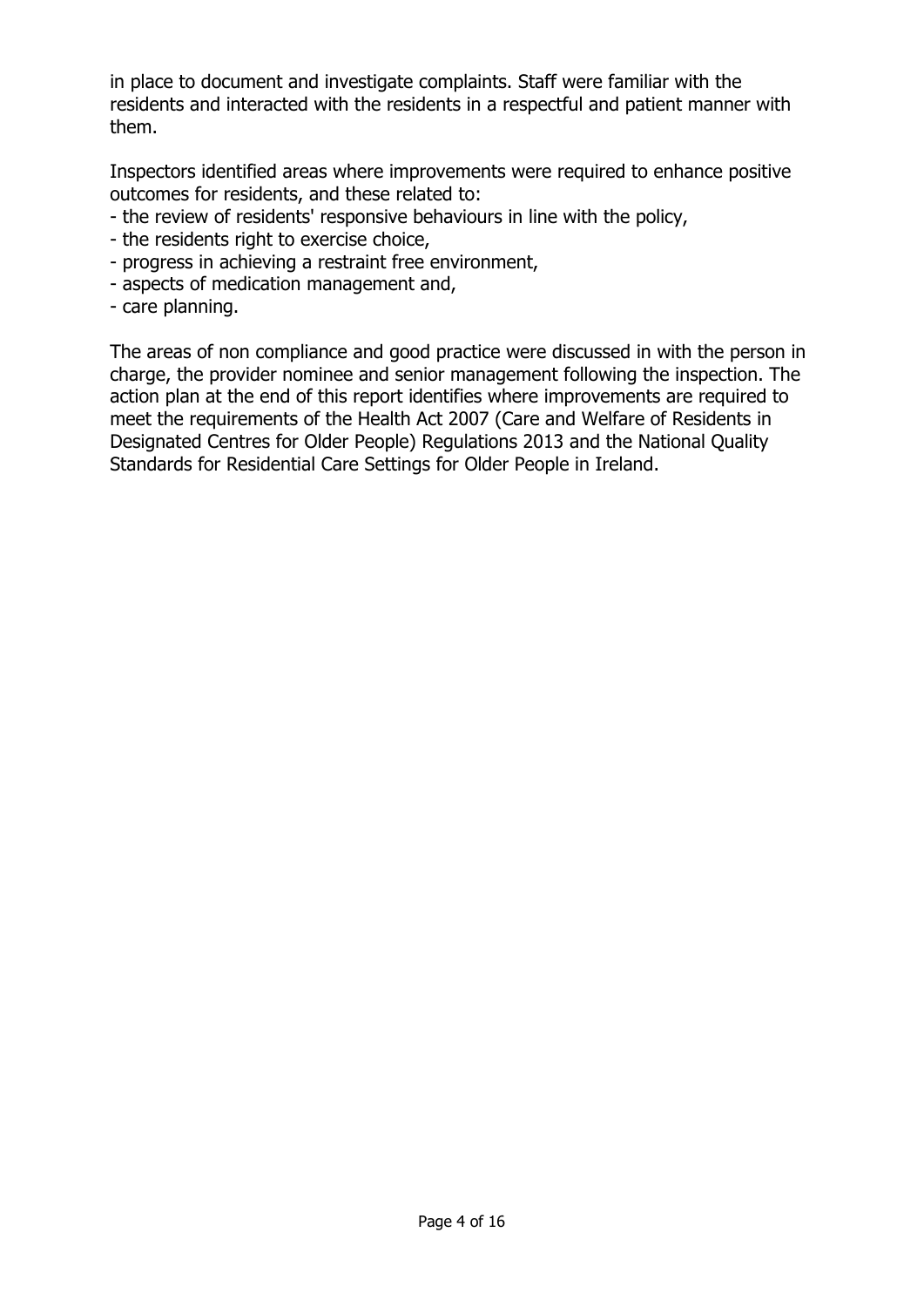**Compliance with Section 41(1)(c) of the Health Act 2007 and with the Health Act 2007 (Care and Welfare of Residents in Designated Centres for Older People) Regulations 2013, Health Act 2007 (Registration of Designated Centres for Older People) Regulations 2015 and the National Quality Standards for Residential Care Settings for Older People in Ireland.** 

**Outcome 01: Statement of Purpose There is a written statement of purpose that accurately describes the service that is provided in the centre. The services and facilities outlined in the Statement of Purpose, and the manner in which care is provided, reflect the diverse needs of residents.**

**Theme:** 

Governance, Leadership and Management

**Outstanding requirement(s) from previous inspection(s):** 

No actions were required from the previous inspection.

### **Findings:**

There was a statement of purpose made reference and included the requirements of schedule 1 and regulation 3 of the regulations.

The statement of purpose described the services and facilities, the management structure, staffing levels and the way in which care was to be provided to residents. The admissions criteria to the centre were not clearly described. Inspectors discussed how residents were deemed suitable for admission to the centre with the person in charge and the group operations manager during the inspection.

The person in charge stated a robust pre-admission assessment was completed, that all residents were then deemed eligible for admission to the centre by this process which is completes for all new residents.

**Judgment: Compliant** 

**Outcome 05: Documentation to be kept at a designated centre The records listed in Schedules 3 and 4 of the Health Act 2007 (Care and Welfare of Residents in Designated Centres for Older People) Regulations 2013 are maintained in a manner so as to ensure completeness, accuracy and ease of retrieval. The designated centre is adequately insured against accidents or injury to residents, staff and visitors. The designated centre has all of the written operational policies as required by Schedule 5 of the Health Act 2007 (Care and Welfare of Residents in Designated Centres for Older People) Regulations 2013.**

**Theme:**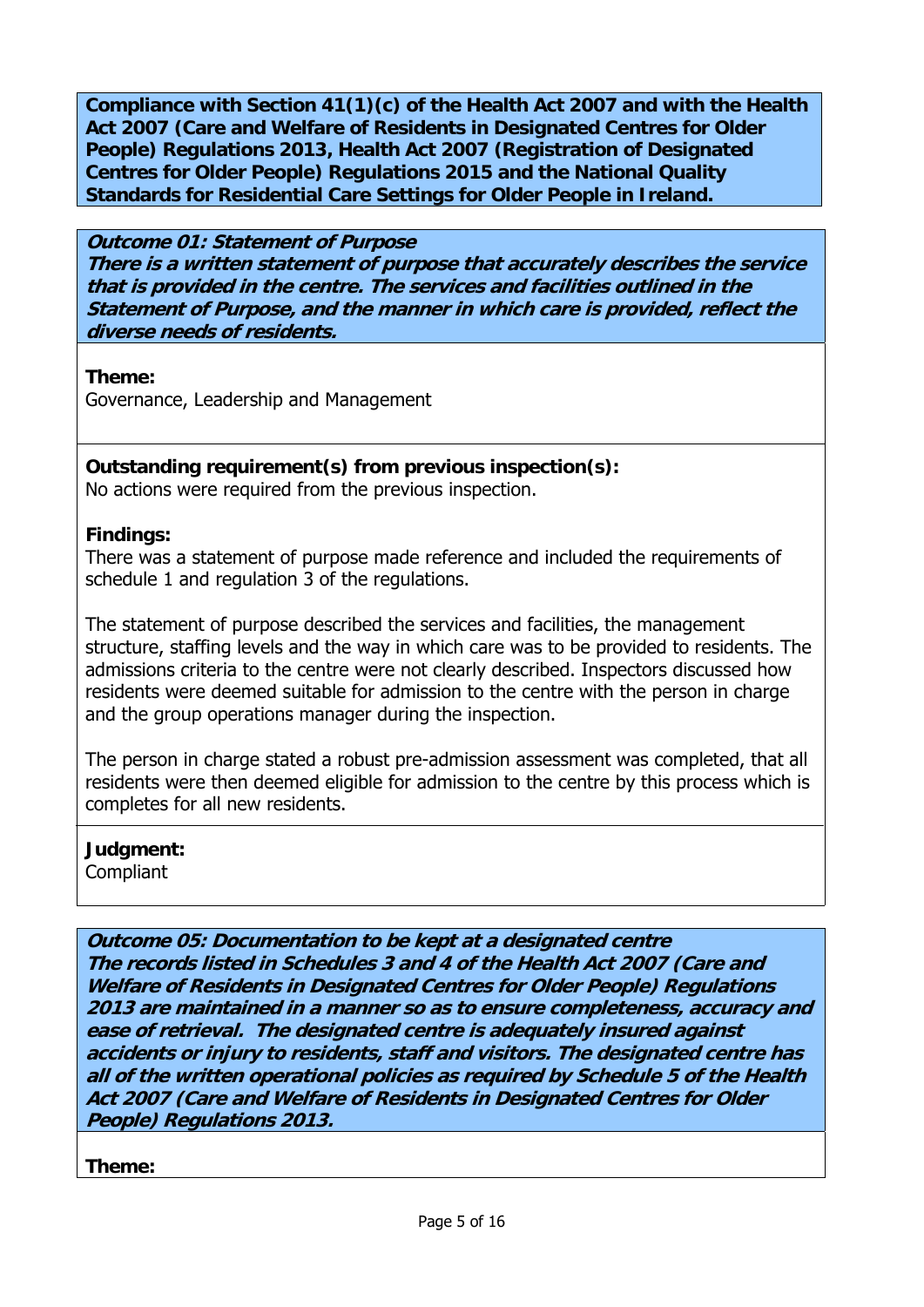Governance, Leadership and Management

#### **Outstanding requirement(s) from previous inspection(s):**  No actions were required from the previous inspection.

### **Findings:**

There was a policy on the management of responsive behaviours in place. However, it was not fully implemented in practice. For example, evidence based tools were not utilised to record when some residents had incidents of responsive behaviours. This is outlined in more detail in Outcome 7 (safeguarding).

### **Judgment:**

Substantially Compliant

### **Outcome 07: Safeguarding and Safety**

**Measures to protect residents being harmed or suffering abuse are in place and appropriate action is taken in response to allegations, disclosures or suspected abuse. Residents are provided with support that promotes a positive approach to behaviour that challenges. A restraint-free environment is promoted.**

**Theme:**  Safe care and support

### **Outstanding requirement(s) from previous inspection(s):**

No actions were required from the previous inspection.

# **Findings:**

Inspectors found systems were in place to protect residents from being harmed or from suffering abuse. However, improvements were required in the management of behaviours that challenge and the use of restrictive practices.

There was a policy on the use of restrictive practices in the centre which also referenced policy and the principals of the National Policy 2011 ''Towards a Restraint Free Environment''. The implementation of the policy was work in progress and it required improvement. Of the 49 residents living in the centre, there were 22 who required the use of bedrails. This was discussed with the provider.

The use of restrictive practices related primarily to the use of bedrails. Inspectors reviewed the files for some residents who had bedrails in place. In terms of bedrails, there were detailed risk assessments completed on a regular basis, there was evidence of the alternatives considered and confirmation those residents or their representatives had been consulted with. There were documented records that confirmed the regular monitoring when bedrails when in place. An area of improvement was identified where residents' medicines were administered in a disguised or covert way. For example, there was no evidence of an assessment, the alternatives considered or care plan (see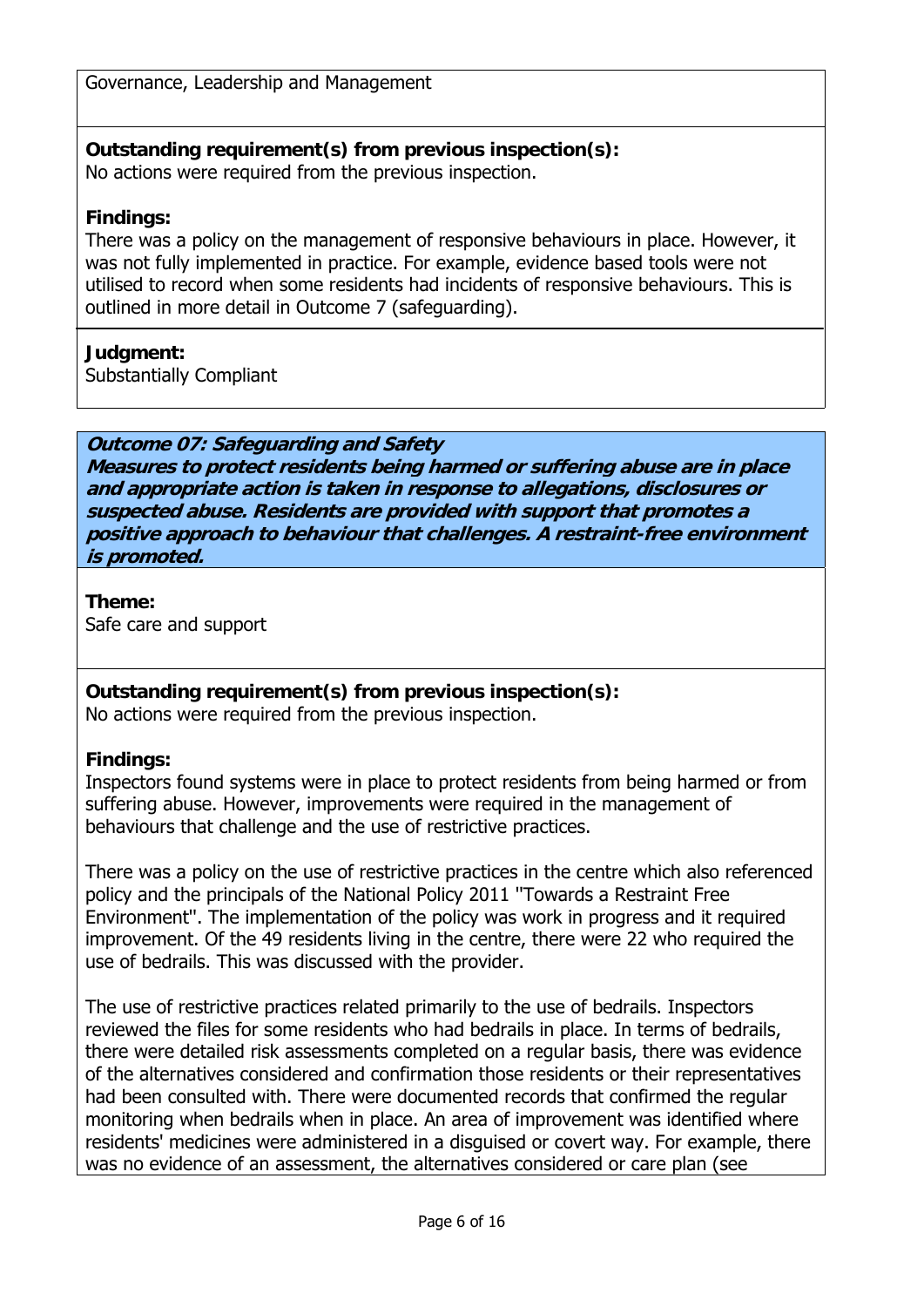### Outcome 9).

Inspectors reviewed a comprehensive policy on the management of responsive behaviours. It contained detailed information to guide staff practice. However, it was not fully implemented in practice. For example, evidence based assessment tools called antecedent-behaviours-consequence (ABC) forms were not consistently completed for some residents. These tools are utilised where a resident exhibits behaviours that challenge and helps form an overview of what are the triggers to the behaviours demonstrated. Inspectors read of incidents of responsive behaviours involving residents in the complaints log or nursing narrative notes but, the ABC tool was not used. See outcome 5 (documentation). Following the inspection the person in charge provided an update that outlined the action she had taken. There were care plans developed for residents however, they did not consistently guide practice. For example, the behaviours, the triggers, and the action to take to mitigate the behaviour. See outcome 11 (healthcare). Inspectors spoke to staff who were very familiar and knowledgeable of the residents, and what action they would take to mitigate any behaviours.

It was evident in the course of the inspection that some residents' behaviours had been having a negative impact on some residents living in the centre. Inspectors spoke to residents who said they were not happy with some of the interventions being put in place. These matters were discussed with the person in charge and the provider during and at the end of the inspection. Inspectors were assured by the provider and person in charge that any interventions were in the best interests of the residents and any interventions were part of the day to day running of the centre.

There was a safeguarding of vulnerable adults policy in place that covered prevention, detection, reporting and investigating allegations or suspicion of abuse. Alongside the policy was a copy of the Health Service Executive (HSE) Safeguarding Vulnerable Persons at Risk of Abuse, National Policy & Procedures of 2014.

The person in charge was familiar with the policy regarding and how she would investigate an allegation of abuse. Records read confirmed all staff had received training in the protection of vulnerable adults, and the training was facilitated by the person in charge. Staff spoken to were knowledgeable of the types of abuse and the reporting arrangements in place.

There had been allegations of abuse notified to HIQA prior to the inspection. The provider had completed an investigation in the incidents. It was evident that timely action had been taken and the procedures to investigate the allegations of abuse had been implemented. The provider was in the process of completing the investigation reports and updated inspectors on these during the inspection. He informed inspectors the reports would be submitted to HIQA on their completion.

All residents spoken to said that they felt safe and secure in the centre.

# **Judgment:**

Non Compliant - Moderate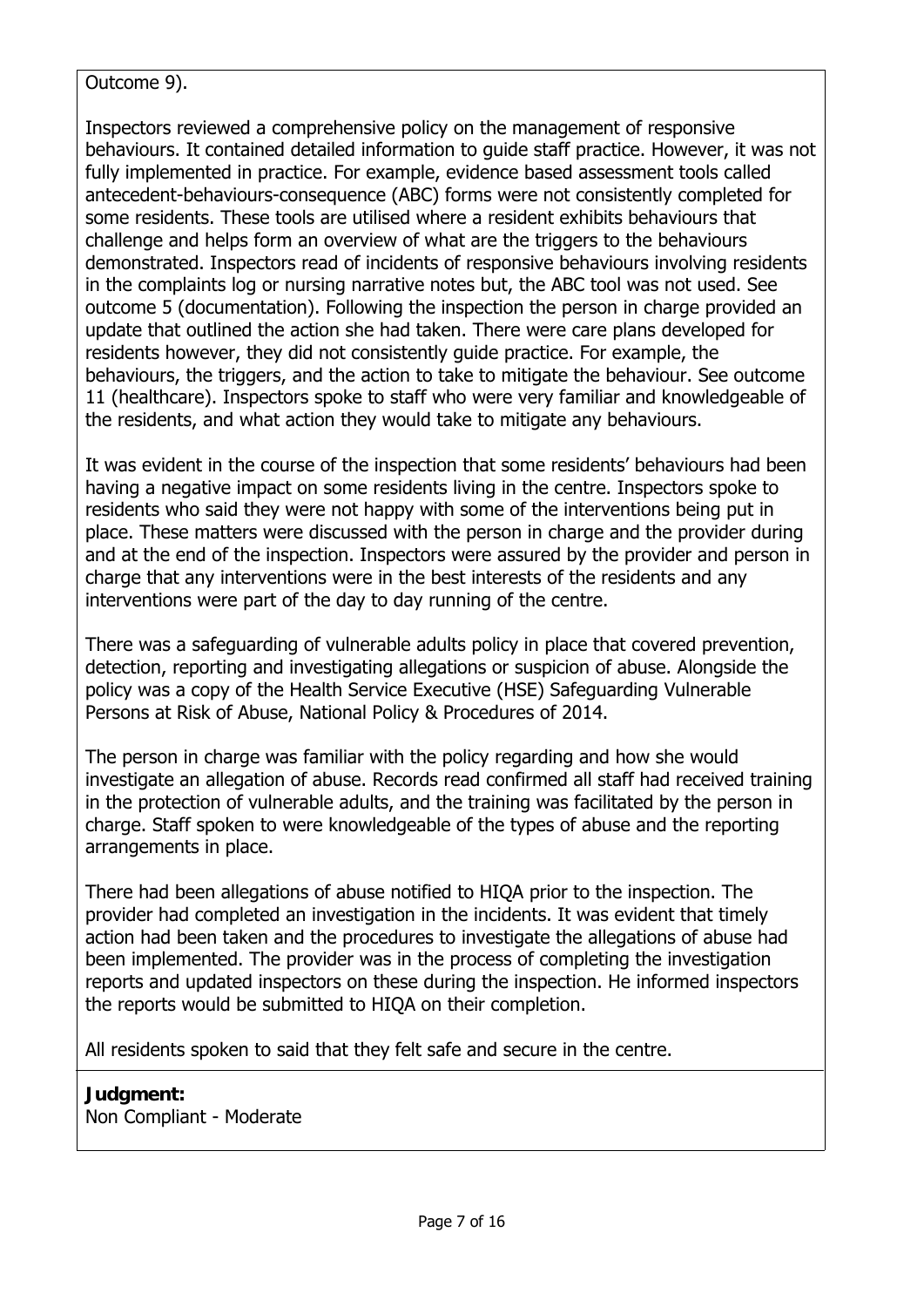**Outcome 09: Medication Management Each resident is protected by the designated centre's policies and procedures for medication management.**

**Theme:** 

Safe care and support

# **Outstanding requirement(s) from previous inspection(s):**

No actions were required from the previous inspection.

# **Findings:**

Inspectors observed that 'can disguise medications' was documented at the top of a number of the prescription sheets for residents. There were no associated resident specific care plans in place to provide further guidance to staff on the administration of medicines to the residents concerned. (See outcome 11).

There was no further authorisation indicated on each line of the prescription sheet to indicate that the prescriber had authorised each medicine to be crushed or the manner in which the medicines were to be administered.

There was no documented evidence available to indicate that full written assessment of the residents had been performed prior to the decision to administer medicines in a covert manner. The person in charge submitted an assessment of the process regarding the decision making to administer these medications on the 30 May 2016.

There was no documented evidence that alternative measures had been trialled or that the rationale for the use of covert administration had been be made following a multidisciplinary agreement that this practice was in the residents' best interests. (See outcome 7).

# **Judgment:**

Non Compliant - Moderate

# **Outcome 11: Health and Social Care Needs**

**Each resident's wellbeing and welfare is maintained by a high standard of evidence-based nursing care and appropriate medical and allied health care. The arrangements to meet each resident's assessed needs are set out in an individual care plan, that reflect his/her needs, interests and capacities, are drawn up with the involvement of the resident and reflect his/her changing needs and circumstances.**

**Theme:**  Effective care and support

**Outstanding requirement(s) from previous inspection(s):**  No actions were required from the previous inspection.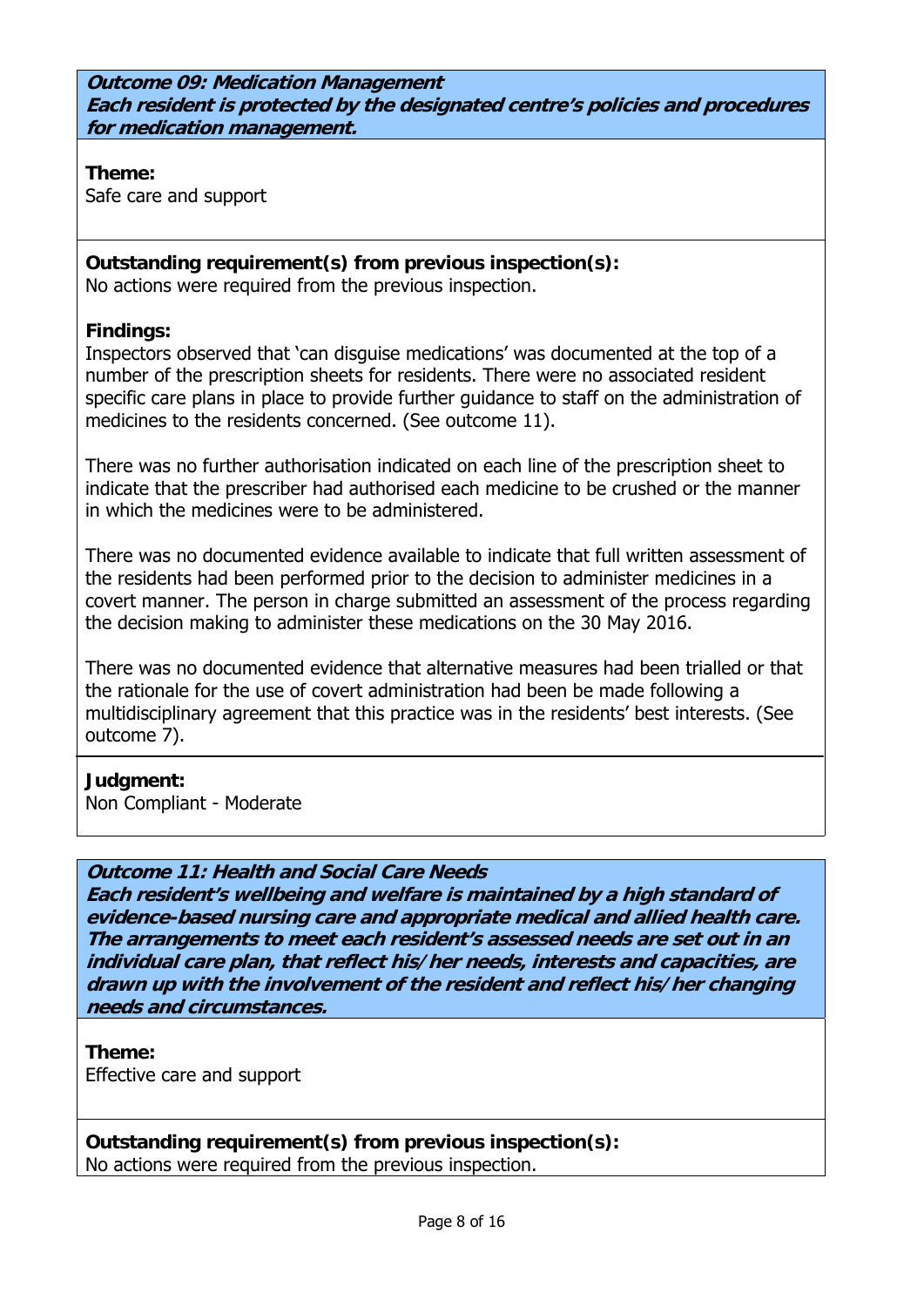### **Findings:**

Inspectors found residents received a good standard of nursing care from nursing staff that were familiar with the residents' healthcare needs. There was good access to general practitioner (GP) services and a range of allied health professionals. There were improvements required in the documentation of care plans.

Inspectors reviewed a sample of residents' care plans during the inspection. There was evidence that residents were regularly assessed for a range of clinical needs. There was evidence of consultation with the residents or their representative where required in the review of their care plans. However, the documentation of care plans required some improvement. For example:

- some care plans were not completed for all residents' healthcare needs such as the risk of developing pressure sores.

- Some care plans developed did not consistently guide practice for example, behaviours that challenge.

Inspectors found good practices in the management of nutrition, falls and wound care. There was evidence of regular assessments and care plans were put in place to ensure a consistent and standard approach of care. Staff were familiar with the residents healthcare needs of these residents and the interventions to be carried out.

The residents' healthcare needs were supported by the services of a GP, and residents could also choose to retain their own GP if preferred. There was good access to allied health services. Inspectors read letter of referrals and records of visits from a range of allied health professionals such as physiotherapy, speech and language therapist, occupational therapist, dental, optical, and dietician.

### **Judgment:**

Substantially Compliant

### **Outcome 13: Complaints procedures**

**The complaints of each resident, his/her family, advocate or representative, and visitors are listened to and acted upon and there is an effective appeals procedure.**

### **Theme:**

Person-centred care and support

### **Outstanding requirement(s) from previous inspection(s):**

No actions were required from the previous inspection.

### **Findings:**

Inspectors found there were policies and procedures in place for the management of complaints.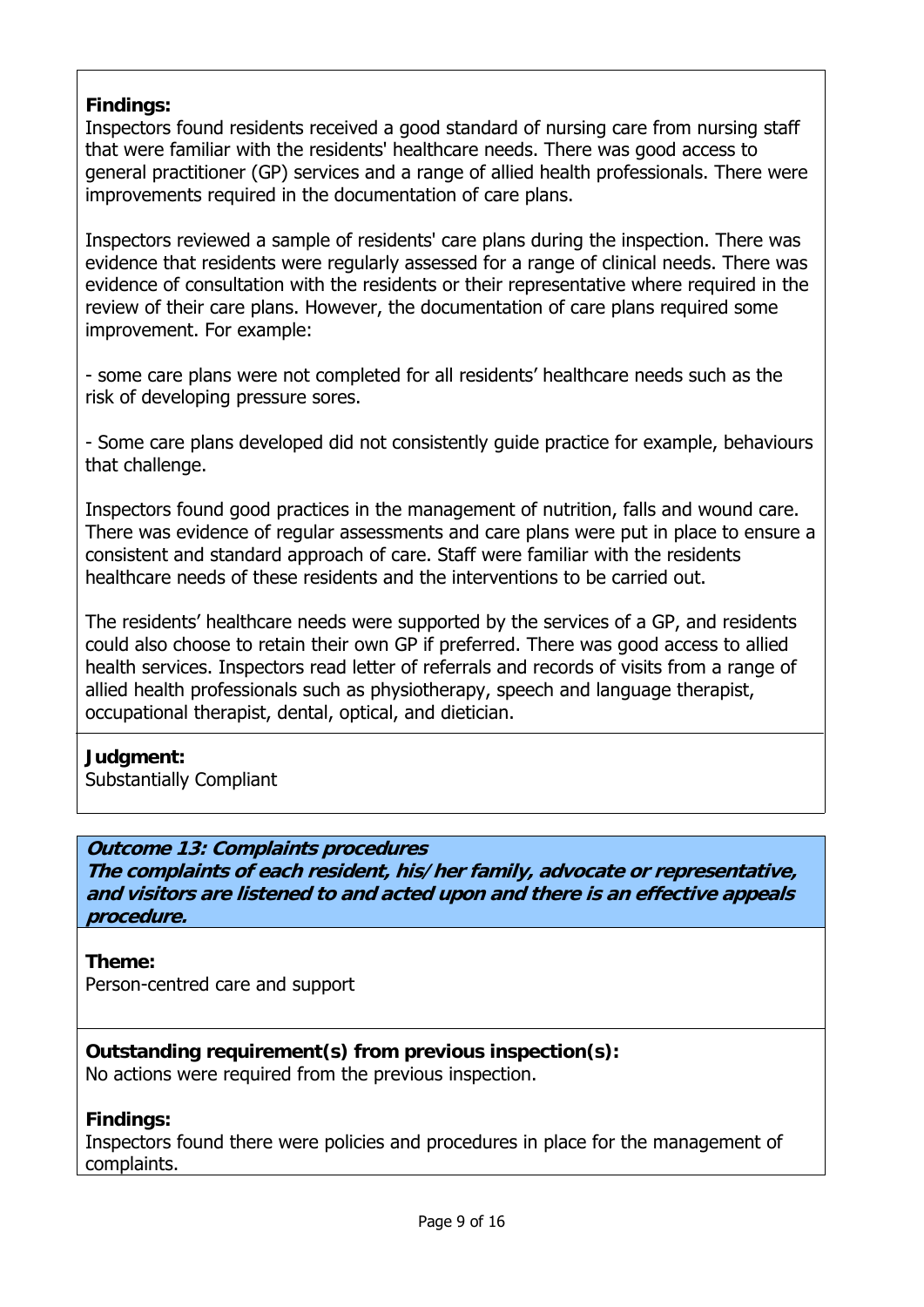There was a complaint's management policy in place that met the requirements of the Regulations. A complaints procedure was displayed at the entrance of the centre, and it included the appeals process that was accessible and objective.

Residents who spoke to inspectors said they would have no problem making a complaint if they needed to. During the inspection a resident made a number of complaints to inspectors. These were reported to the person in charge and the provider who assured inspectors they would be follow up the matters and investigate them if required. An update was submitted to HIQA after the inspection.

A complaints log was maintained and a sample of records were reviewed by inspectors. There was evidence of the details of the investigation carried out, the action taken, and the satisfaction of the complainant. There was a record for each complaint that confirmed each complainant had been responded to in a timely manner.

**Judgment:** 

**Compliant** 

# **Outcome 16: Residents' Rights, Dignity and Consultation**

**Residents are consulted with and participate in the organisation of the centre. Each resident's privacy and dignity is respected, including receiving visitors in private. He/she is facilitated to communicate and enabled to exercise choice and control over his/her life and to maximise his/her independence. Each resident has opportunities to participate in meaningful activities, appropriate to his or her interests and preferences.**

**Theme:** 

Person-centred care and support

**Outstanding requirement(s) from previous inspection(s):**  No actions were required from the previous inspection.

# **Findings:**

Inspectors found the systems in place to facilitate residents to exercise choice and control over their life required improvement. There were processes in place to consult with residents in how the centre was being organised.

The practice regarding the consultation with residents in the use of specific clothing required review. Inspectors read about the use of specific clothing for a resident. Inspectors were told the specific clothing was used to support the resident when they behaved in a manner that posed a serious risk to the resident. However, there was no documented information on the rationale for the clothing. It was not evident if the clothing was based on evidence based practice or had been assessed by a professional. There was no record of consultation with the resident or a representative in the decision to use the clothing. An independent advocate had not been made available to support the resident in the decision making process. Inspectors received different information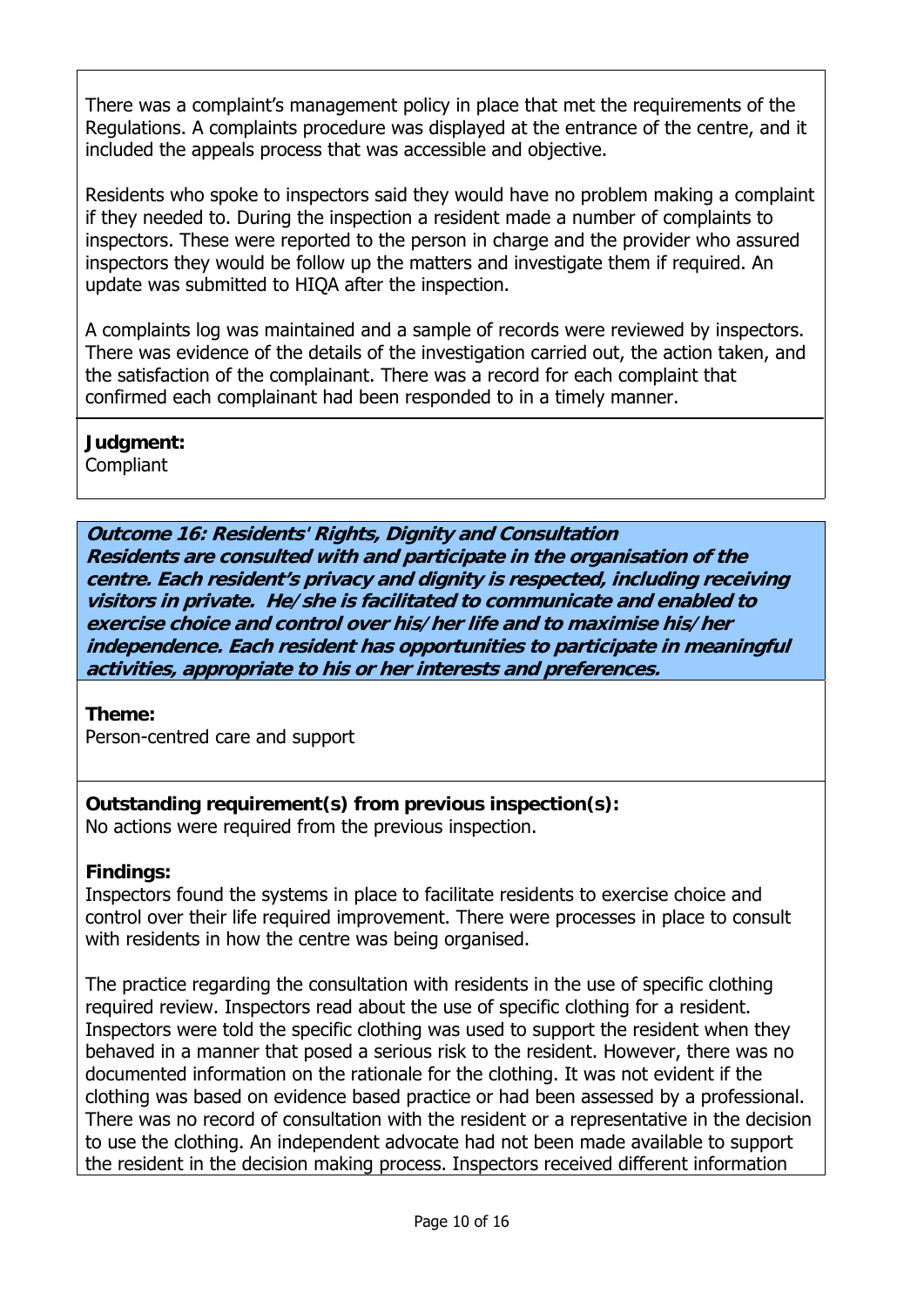from staff as to the rationale for the clothing which was for different purposes to that told to inspectors. A care plan was not in place to guide staff on the use of the clothing. This was discussed with the provider and the person in charge during the inspection. The person in charge submitted documentation to HIQA on the 30 May 2016 that outlined a risk assessment process and control measures in relation to the specific clothing.

Inspectors found confidential information about residents dietary requirement was publicly displayed in one sitting room. The provider and the person in charge assured inspectors it had only recently been put up but it would be removed.

There were good systems in place to meet and discuss the running of the centre with residents. A residents' committee was in place. The minutes of the most recent meeting were read, and these were displayed for residents on an information notice board in the sitting rooms. Inspectors spoke to residents' who attended the meetings. They confirmed they had raised issues and that these had been actioned. The person in charge oversaw any issues that were raised at the committee by residents and took action to address any issues being brought up.

**Judgment:**  Non Compliant - Moderate

# **Outcome 18: Suitable Staffing**

**There are appropriate staff numbers and skill mix to meet the assessed needs of residents, and to the size and layout of the designated centre. Staff have up-to-date mandatory training and access to education and training to meet the needs of residents. All staff and volunteers are supervised on an appropriate basis, and recruited, selected and vetted in accordance with best recruitment practice. The documents listed in Schedule 2 of the Health Act 2007 (Care and Welfare of Residents in Designated Centres for Older People) Regulations 2013 are held in respect of each staff member.**

**Theme:** 

**Workforce** 

**Outstanding requirement(s) from previous inspection(s):**  No actions were required from the previous inspection.

### **Findings:**

Inspectors were satisfied that the current staffing levels, qualifications and skill mix were appropriate for the assessed needs of residents on the day of inspection.

Inspectors found there were adequate staffing levels and skill mix provided on the days of inspection. At any one time there were two nurses on duty, over a 24 hour period. A two week roster was read that accurately outlined the staff on duty.

There was a recruitment policy that met the requirement of the regulations. Inspectors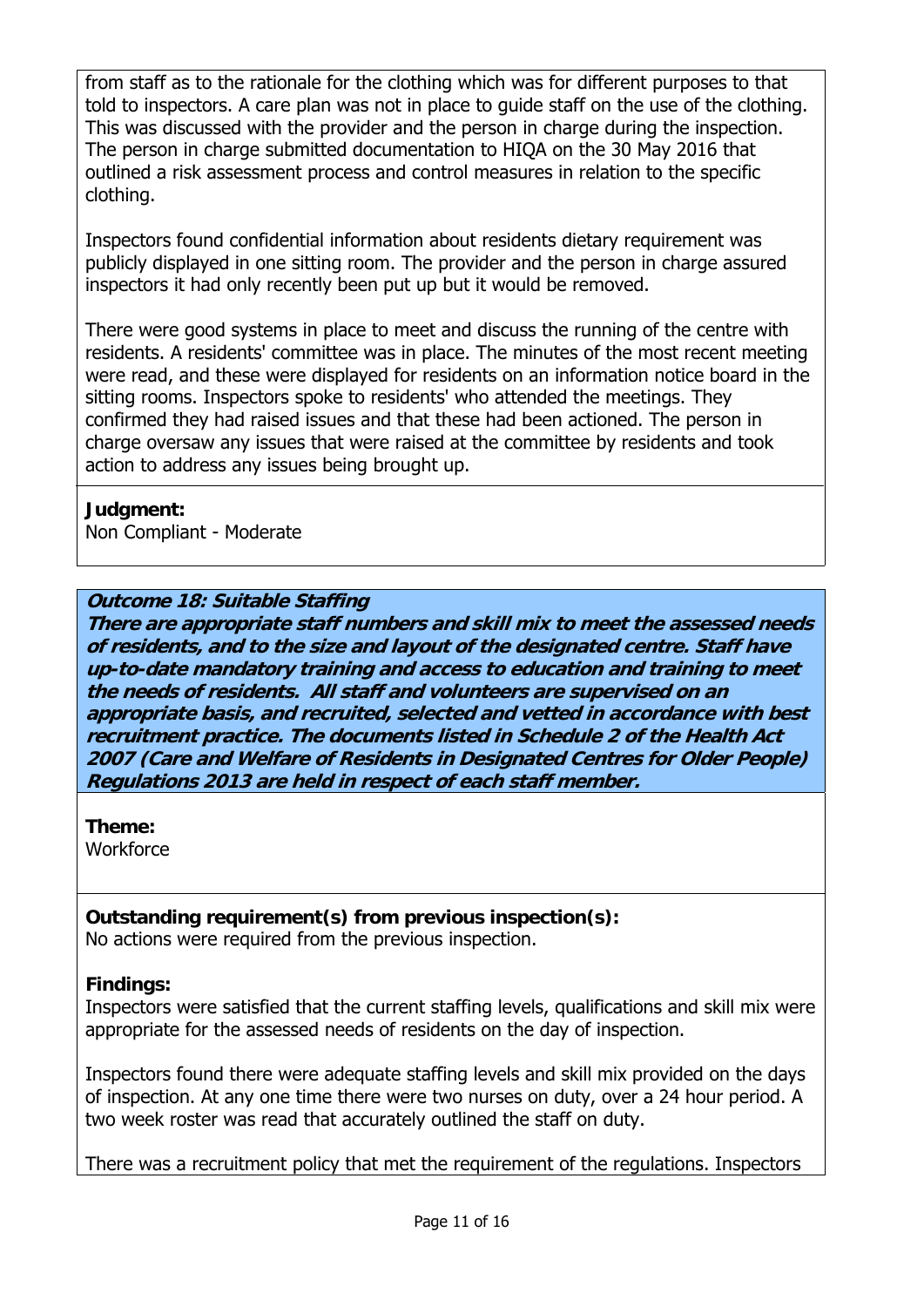reviewed four staff files and found recruitment practices were in line with the regulations. There was no agency staff employed by the provider, who stated all staff working in the centre was directly employed. There was a low turnover of staff in the centre, with most staff in employment for a number of years.

Inspectors reviewed a sample of files and found that nursing staff had up-to-date registration with An Bord Altranais agus Cnáimhseachais na hÉireann (Nursing and Midwifery Board of Ireland).

There was education and training available to staff in a broad range of areas. Inspectors read a training programme for 2016 which outlined the planned training for the year. All staff had completed up to date training in mandatory areas such as the prevention of abuse, fire safety and behaviours that challenge. Other training completed by staff included movement and handling, hand hygiene, infection control, continence promotion, food hygiene, and cardio-pulmonary resuscitation (CPR).

At the time of the inspection there were no volunteers working in the centre.

### **Judgment: Compliant**

# **Closing the Visit**

At the close of the inspection a feedback meeting was held to report on the inspection findings.

### **Acknowledgements**

The inspector wishes to acknowledge the cooperation and assistance of all the people who participated in the inspection.

### **Report Compiled by:**

Deirdre Byrne Inspector of Social Services Regulation Directorate Health Information and Quality Authority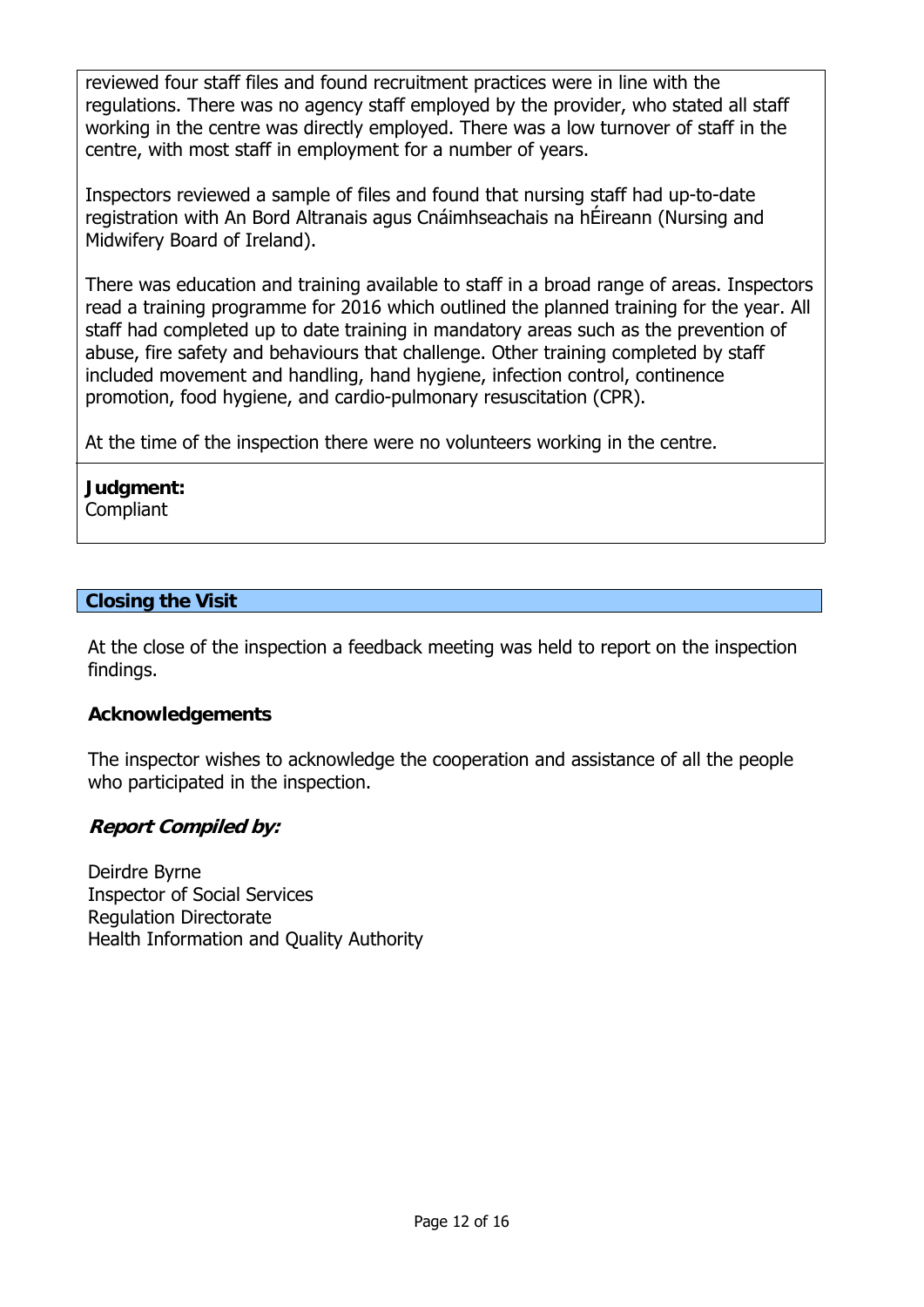# **Health Information and Quality Authority Regulation Directorate**



# **Action Plan**

An tÚdarás Um Fhaisnéis agus Cáilíocht Sláinte

Provider's response to inspection report<sup>1</sup>

| <b>Centre name:</b> | St. Gladys Nursing Home |
|---------------------|-------------------------|
|                     |                         |
| <b>Centre ID:</b>   | OSV-0000686             |
|                     |                         |
| Date of inspection: | 13/04/2016              |
|                     |                         |
| Date of response:   | 12/08/2016              |

### **Requirements**

This section sets out the actions that must be taken by the provider or person in charge to ensure compliance with the Health Act 2007 (Care and Welfare of Residents in Designated Centres for Older People) Regulations 2013 and the National Quality Standards for Residential Care Settings for Older People in Ireland.

All registered providers should take note that failure to fulfil your legal obligations and/or failure to implement appropriate and timely action to address the non compliances identified in this action plan may result in enforcement action and/or prosecution, pursuant to the Health Act 2007, as amended, and Regulations made thereunder.

### **Outcome 05: Documentation to be kept at a designated centre**

### **Theme:**

1

Governance, Leadership and Management

### **The Registered Provider is failing to comply with a regulatory requirement in the following respect:**

The implementation of the responsive behaviours policy required improvement

### **1. Action Required:**

Under Regulation 04(1) you are required to: Prepare in writing, adopt and implement policies and procedures on the matters set out in Schedule 5.

 $<sup>1</sup>$  The Authority reserves the right to edit responses received for reasons including: clarity; completeness; and,</sup> compliance with legal norms.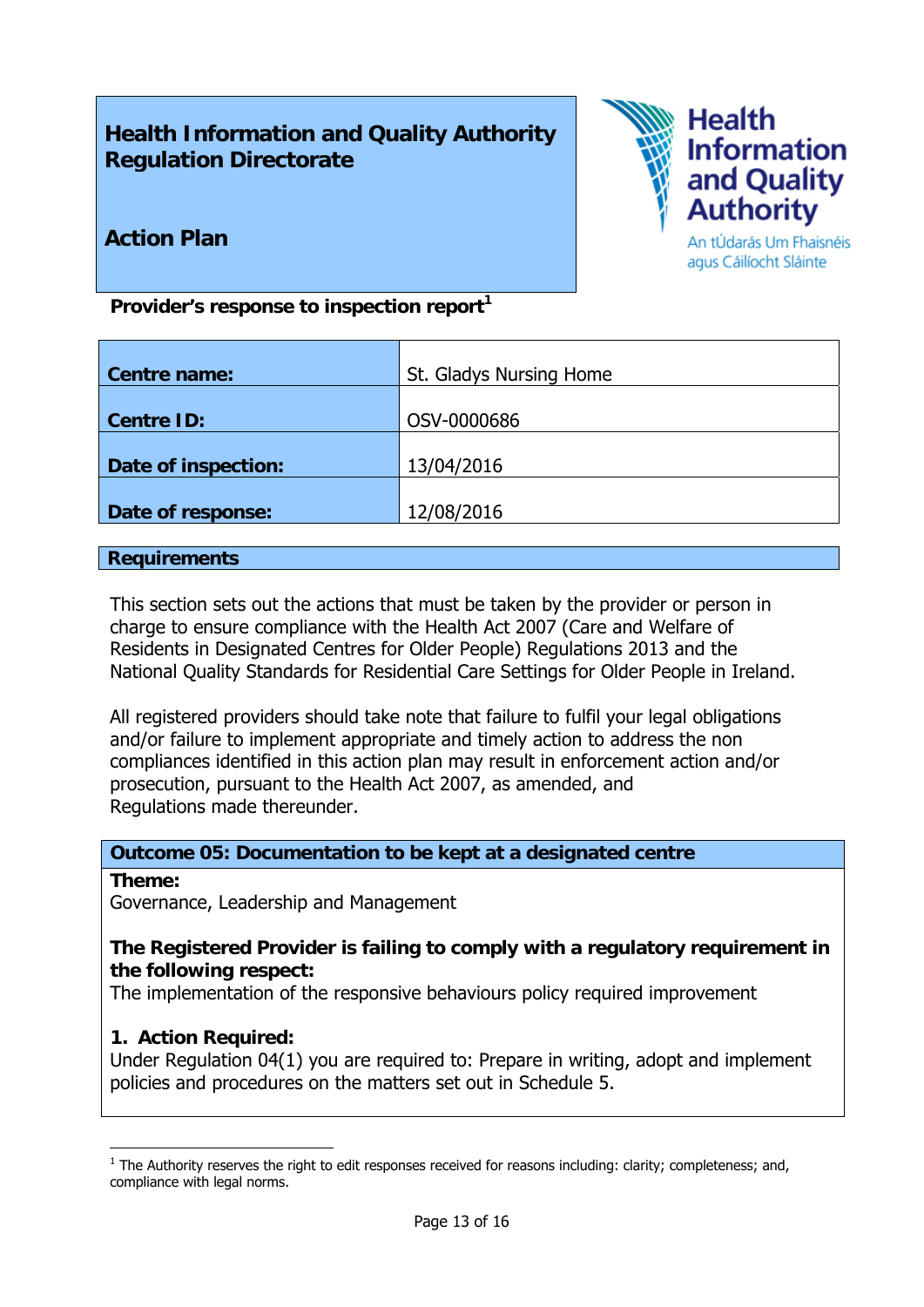**Please state the actions you have taken or are planning to take:**  The care plan relating to this resident has been reviewed and includes an ABC plan

### **Proposed Timescale:** 15/04/2016

### **Outcome 07: Safeguarding and Safety**

**Theme:**  Safe care and support

### **The Person in Charge (PIC) is failing to comply with a regulatory requirement in the following respect:**

There was progress required in the implementation of the National Policy " Towards of Restraint Free Environment".

The assessment, and consideration of alternatives in the use of covert (as disguised) medications required improvement.

### **2. Action Required:**

Under Regulation 07(3) you are required to: Ensure that, where restraint is used in a designated centre, it is only used in accordance with national policy as published on the website of the Department of Health from time to time.

### **Please state the actions you have taken or are planning to take:**

Continued progress is being made in regard to the implementation of the National Strategy although the overall number of residents using bedrails remained static due to needs of some new residents to our Nursing Home and these improvements will continue to be monitored.

Documentation regarding the alternatives considered in the use of covert medications has also been reviewed

### **Proposed Timescale:** 01/05/2016

### **Outcome 09: Medication Management**

**Theme:**  Safe care and support

### **The Person in Charge (PIC) is failing to comply with a regulatory requirement in the following respect:**

There were crushed medications not consistently prescribed individually by a medical professional

### **3. Action Required:**

Under Regulation 29(5) you are required to: Ensure that all medicinal products are administered in accordance with the directions of the prescriber of the resident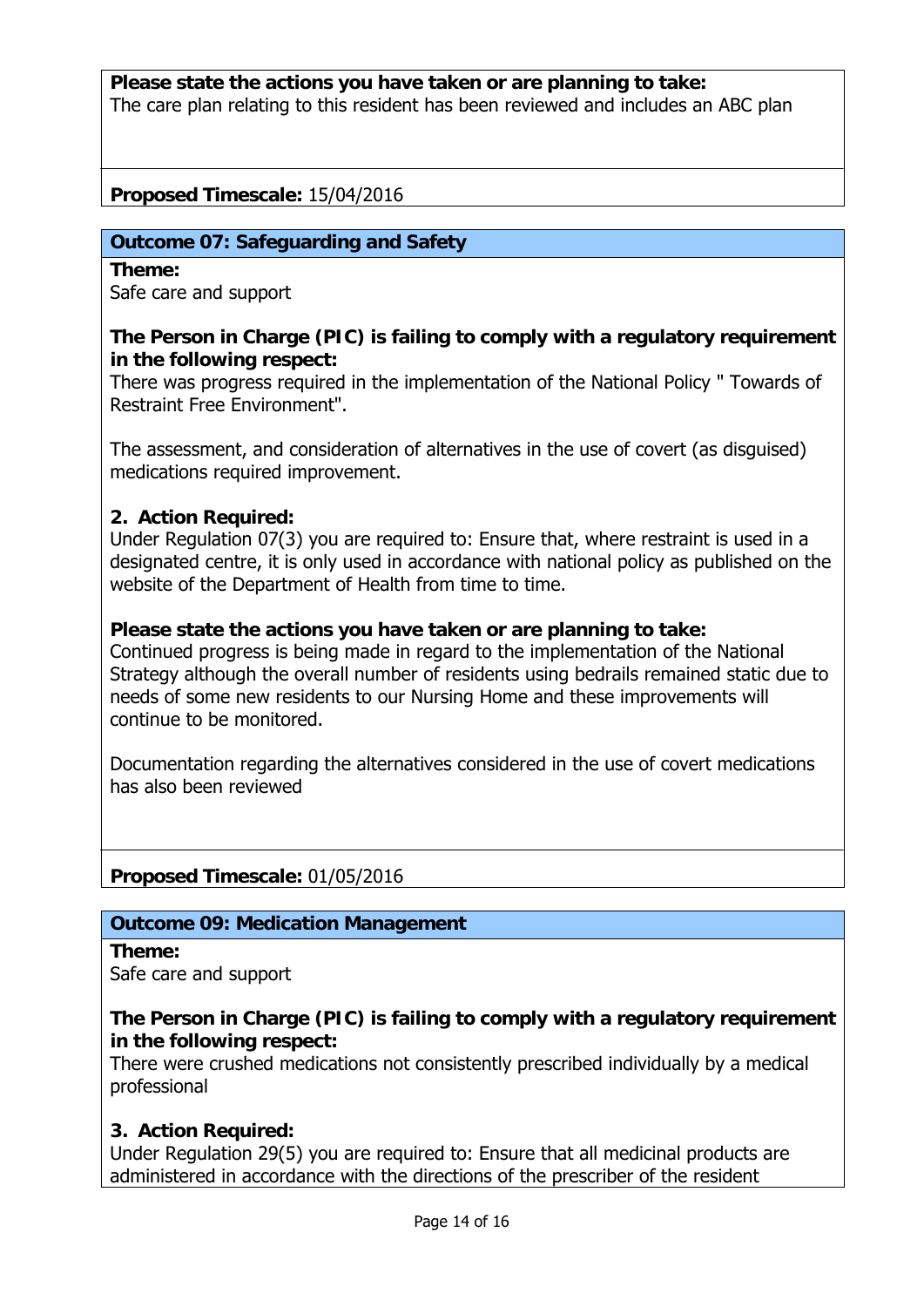concerned and in accordance with any advice provided by that resident's pharmacist regarding the appropriate use of the product.

### **Please state the actions you have taken or are planning to take:**

The doctor has reviewed his prescriptions to ensure that any medication crushing is on a line by line basis for his resident.

**Proposed Timescale:** 20/04/2016

### **Outcome 11: Health and Social Care Needs**

**Theme:** 

Effective care and support

**The Person in Charge (PIC) is failing to comply with a regulatory requirement in the following respect:**

Care plans were not developed for residents' at risk of developing pressure sores.

The care plans for residents' with identified responsive behaviour's did not consistently guide practice.

### **4. Action Required:**

Under Regulation 05(3) you are required to: Prepare a care plan, based on the assessment referred to in Regulation 5(2), for a resident no later than 48 hours after that resident's admission to the designated centre.

### **Please state the actions you have taken or are planning to take:**

The care plans have been amended to allow a larger area for inclusion of all relevant information including actions to be taken

**Proposed Timescale:** 16/04/2016

# **Outcome 16: Residents' Rights, Dignity and Consultation**

**Theme:** 

Person-centred care and support

### **The Registered Provider is failing to comply with a regulatory requirement in the following respect:**

Residents' privacy was not respected in the management of records and personal information.

### **5. Action Required:**

Under Regulation 09(1) you are required to: Carry on the business of the designated centre with regard for the sex, religious persuasion, racial origin, cultural and linguistic background and ability of each resident.